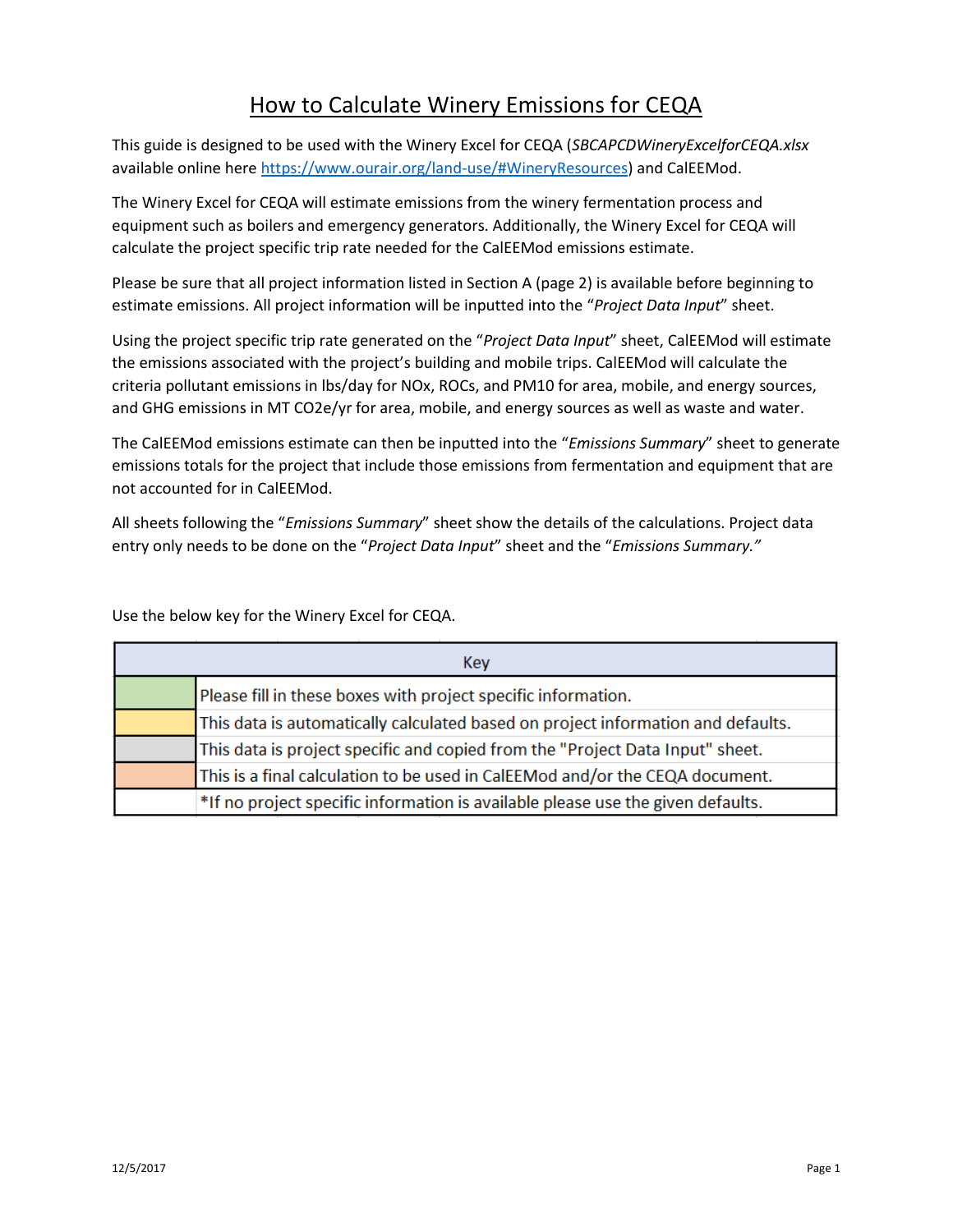### **A. Make sure you have all the necessary information to complete the analysis.**

I. Proposed Winery Size

a. \_\_\_\_\_\_\_\_\_\_\_SF

## II. Trip Rates

| <b>Trip Generation Info</b>  | <b>ADT</b> | Events/Year |
|------------------------------|------------|-------------|
| <b>Winery Special Events</b> |            |             |
| Gatherings                   |            |             |
| Weekend                      |            | 104         |
| Weekday                      |            | 261         |

- a. Will the winery have regular business and gatherings on the same day? *Yes or No*
- b. Will the winery have regular business and special events on the same day? *Yes or No*
- c. Will the winery have regular business, gatherings, and special events all on the same day? *Yes or No*

#### III. Production Capacity

- a. Proposed capacity: \_\_\_\_\_\_\_\_\_\_\_\_\_\_\_\_\_\_\_\_ cases *2.378 gallons/case*
- b. Percent red wine (of total wine produced) \_\_\_\_\_\_\_\_%
- c. Percent white wine (of total wine produced)  $\%$

#### IV. Aging and Fermentation

- a. Percent red wine aged in oak (of total red wine produced): \_\_\_\_\_\_\_\_%
- b. Percent white wine aged in oak (of total white wine produced): \_\_\_\_\_\_\_\_\_%
- *c.* \*Length of fermentation cycle of red wine \_\_\_\_\_\_ days *(7 days)*
- *d.* \*Length of fermentation cycle of white wine \_\_\_\_\_\_ days *(15 days)*
- *e.* \*Percent red wine fermenting daily: \_\_\_\_\_\_\_\_% *(30%)*
- f. \*Percent white wine fermenting daily: \_\_\_\_\_\_\_\_% *(30%)*
- g. \*Percent red wine aging in oak daily: \_\_\_\_\_\_\_\_% *(40%)*
- *h.* \*Percent white wine aging in oak daily: \_\_\_\_\_\_\_\_% *(25%)*
- V. Equipment (Boiler and Diesel Engine)
	- a. Boilers
		- i. Will the boiler be natural gas-fired or propane-fired? *natural gas or propane*
		- ii. Max heat input: \_\_\_\_\_\_\_\_ (MMBtu/hr)
	- b. Diesel Engine
		- i. Engine rating:  $\frac{1}{2}$  (bhp)
		- ii. Engine tier:
		- iii. \*Daily Maintenance & Testing (M&T): \_\_\_\_\_\_\_\_ (hrs/day) *(4 hrs/day)*

(\**Project-specific information is preferred. If unavailable, APCD defaults will be applied as shown in parentheticals*.)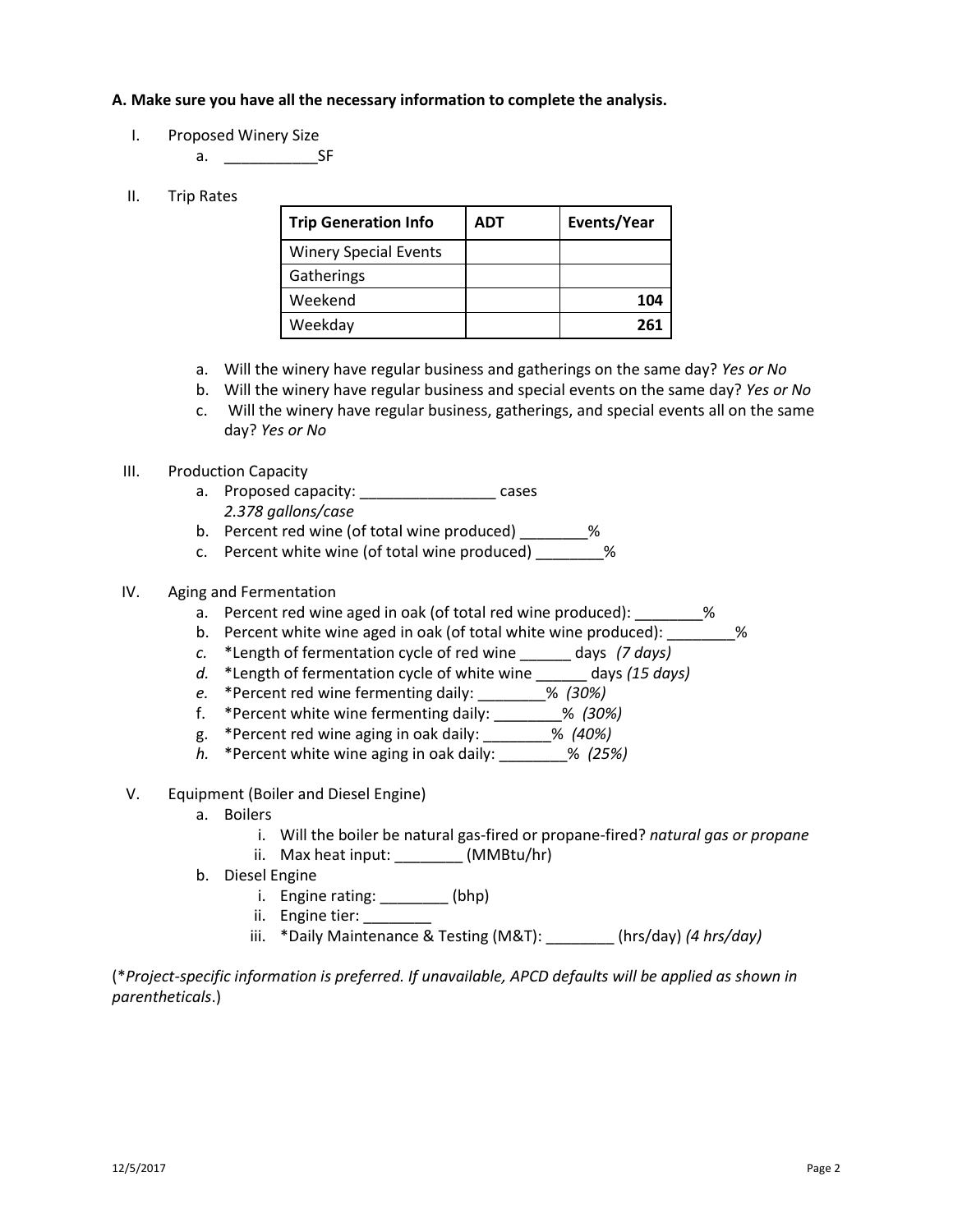## **B. Use Winery Project Information to complete WineryExcelforCEQA.xlsx.**

- I. Fill in all the green highlighted boxes of "*Project Data Input"* sheet
- II. Go to next step **C. Run CalEEMod** to get project land use emissions needed to fill in green highlighted boxes on the "*Emissions Summary*" sheet

#### **C. Run CalEEMod.**

- I. Project Characteristics
	- a. Project Location: Select *Air District* and *Santa Barbara County APCD*
	- b. CEC Forecasting Climate Zone: Select *4* or *8* depending on Project Location
	- c. Land Use Setting: Select *Urban* (no areas of SBC are considered Rural)
	- d. Select Utility Company: Select either *Pacific Gas & Electric* or *Southern California Edison*

| & CalEEMod.2016.3.1                                                         |                                                                         | $\Box$<br>X                                          |
|-----------------------------------------------------------------------------|-------------------------------------------------------------------------|------------------------------------------------------|
| Project Characteristics Land Use Construction Operational<br>Home           | Vegetation Mitigation Reporting Help                                    |                                                      |
|                                                                             |                                                                         | □ Cascade Defaults                                   |
| <b>Project Characteristics</b>                                              |                                                                         | Default<br>Undo<br>Import csv<br>Pollutants          |
| Project Detail                                                              |                                                                         |                                                      |
| Project Name                                                                | Winery                                                                  | Select All<br>Clear All                              |
| Project Location                                                            | $\vee$ Santa Barbara County AP $\vee$<br>Air District                   | Pollutant<br><b>Pollutant Full Name</b><br>Selection |
| Windspeed (m/s)                                                             | 2.9<br>To look up the CEC Forecasting<br>Climate Zone for this project, | $\triangledown$<br>Reactive Organic Gases (ROG)      |
| Precipitation Frequency (days)                                              | click the orange button.<br>37 <sup>1</sup>                             | ☑<br>Nitrogen Oxides (NOx)                           |
| CEC Forecasting Climate Zone                                                | <b>CEC</b> Forecasting<br>$\checkmark$<br>Climate Zone Look-up          | ☑<br>Carbon Monoxide (CO)                            |
| Land Use Setting                                                            | Urban<br>$\check{~}$                                                    | ☑<br>Sulfur Dioxide (SO2)                            |
|                                                                             |                                                                         | ☑<br>Particulate Matter 10um (PM10)                  |
| <b>Start of Construction</b>                                                | , December 9, 2016<br>Friday<br>$\check{~}$                             | ☑<br>Particulate Matter 2.5um (PM2.5)                |
| Operational Year                                                            | 2018                                                                    | ☑<br>Fugitive PM10um (PM10)                          |
| *Ensure that the operation year follows the calculated construction period. |                                                                         | ☑<br>Fugitive PM2.5um (PM2.5)                        |
| Utility Information                                                         |                                                                         | ☑<br>Biogenic Carbon Dioxide (CO2)                   |
|                                                                             |                                                                         | ☑<br>Non-Biogenic Carbon Dioxide (CO2)               |
| *If "User Defined" is selected, user must specify data source in Remarks    |                                                                         | ☑<br>Carbon Dioxide (CO2)                            |
| <b>Select Utility Company</b>                                               | $\checkmark$                                                            | ☑<br>Methane (CH4)                                   |
|                                                                             |                                                                         | ☑<br>Nitrous Oxide (N2O)                             |
| CO2 Intensity Factor (lb/MWh)                                               | $\overline{0}$                                                          | ☑<br>CO2 Equivalent GHGs (CO2e)                      |
| CH4 Intensity Factor (lb/MWh)                                               | $\overline{0}$                                                          |                                                      |
| N2O Intensity Factor (lb/MWh)                                               | $\overline{0}$                                                          |                                                      |

#### II. Land Use

- a. Select *Industrial* and then *General Light Industry*
	- i. Since there is no Winery land use we will use *General Light Industry* as a proxy land use to estimate area and energy emissions
	- *ii. Note that the units are 1000 SF*
	- **iii. Be sure that the project size entered here is the same as on the "***Project Data Input***" sheet**

|      | & CalEEMod.2016.3.1 |                                                                                                |                    |             |             |             | □                          | $\times$ |
|------|---------------------|------------------------------------------------------------------------------------------------|--------------------|-------------|-------------|-------------|----------------------------|----------|
| Home |                     | Project Characteristics Land Use Construction Operational Vegetation Mitigation Reporting Help |                    |             |             |             |                            |          |
|      | <b>Land Use</b>     |                                                                                                |                    |             | Import csv  | Default     | □ Cascade Defaults<br>Undo |          |
|      | Land Use Type       | Land Use Subtype                                                                               | <b>Unit Amount</b> | Size Metric | Lot Acreage | Square Feet | Population                 |          |
|      | Industrial          | General Light Industry                                                                         |                    | 19 1000sqft | 0.44        | 19,000      | $\Omega$                   |          |
|      | ∦                   |                                                                                                |                    |             |             |             |                            |          |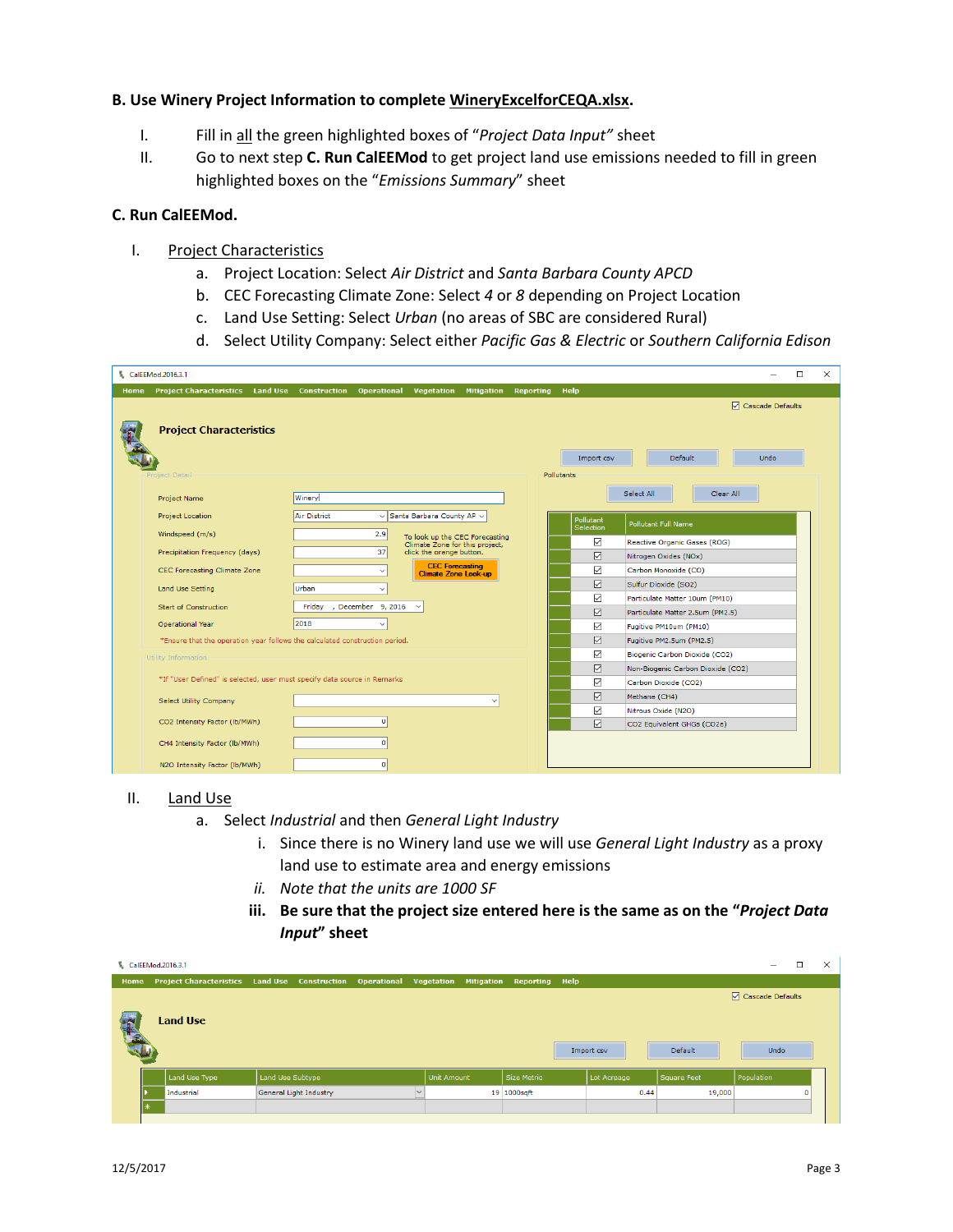## III. Operational – Mobile  $\rightarrow$  Vehicle Trips

| & CalEEMod.2016.3.1                                                                                 |                                                                                                                                      |                                                                                              | $\Box$<br>$\times$<br>$\equiv$                                                                                                                 |
|-----------------------------------------------------------------------------------------------------|--------------------------------------------------------------------------------------------------------------------------------------|----------------------------------------------------------------------------------------------|------------------------------------------------------------------------------------------------------------------------------------------------|
| Home Project Characteristics Land Use Construction Operational Vegetation Mitigation Reporting Help |                                                                                                                                      |                                                                                              |                                                                                                                                                |
|                                                                                                     |                                                                                                                                      |                                                                                              | □ Cascade Defaults                                                                                                                             |
| <b>Operational - Mobile</b>                                                                         |                                                                                                                                      |                                                                                              |                                                                                                                                                |
| Vehicle Trips Vehicle Emissions Fleet Mix Road Dust                                                 |                                                                                                                                      |                                                                                              |                                                                                                                                                |
|                                                                                                     |                                                                                                                                      |                                                                                              |                                                                                                                                                |
|                                                                                                     |                                                                                                                                      | Import csv                                                                                   | Default<br>Undo                                                                                                                                |
|                                                                                                     |                                                                                                                                      |                                                                                              |                                                                                                                                                |
| WkDy<br>Sat<br>Trip<br>Trip                                                                         | Non<br>Sun<br>Res<br>Res<br>$\left  \begin{smallmatrix} \text{Res} \ \text{C-C} \end{smallmatrix} \right $<br>$H-W$<br>$H-S$<br>Trip | Non<br>Non<br>$ResC-W$<br>$ResC-NW$<br>Res<br>H-W<br>Pass-B<br>Primar<br>Divert              | Non<br>$ResH-S$                                                                                                                                |
| Land Use SubType<br>Size Metric<br>Rate<br>Rate<br>$($ /size<br>$($ /size                           | Res<br>H-O<br>Trip<br>Length<br>Rate<br>Trip<br>Trip<br>Length<br>Trip<br>(/size<br>Length<br>Length                                 | Trip<br>(%)<br>Trip<br>(%)<br>Trip<br>(%)<br>Trip<br>Trip<br>(%)<br>Trip<br>Length<br>Length | Non<br>Res<br>C-C<br>Trip<br>(%)<br>Non<br>Res<br>C-W<br>Trip<br>(%)<br>Res<br>H-O<br>Trip<br>(%)<br>Res<br>C-NW<br>Trip<br>(%)<br>Trip<br>(%) |
| /day)<br>/day)                                                                                      | $\chi$ day)<br>(miles)<br>(miles)<br>(miles)<br>(miles)                                                                              | (miles)<br>(miles)                                                                           |                                                                                                                                                |
| General Light Industry 1000sqft                                                                     | $\bullet$<br>$\circ$<br>$\circ$<br>5.5                                                                                               | 92<br>5<br>$\overline{\mathbf{3}}$<br>$\circ$<br>6.6<br>6.4                                  | $\bullet$<br>$\circ$<br>28<br>59<br>13                                                                                                         |
|                                                                                                     |                                                                                                                                      |                                                                                              |                                                                                                                                                |
|                                                                                                     |                                                                                                                                      |                                                                                              |                                                                                                                                                |
|                                                                                                     |                                                                                                                                      |                                                                                              |                                                                                                                                                |
|                                                                                                     |                                                                                                                                      |                                                                                              |                                                                                                                                                |
|                                                                                                     |                                                                                                                                      |                                                                                              |                                                                                                                                                |
|                                                                                                     |                                                                                                                                      |                                                                                              |                                                                                                                                                |
|                                                                                                     |                                                                                                                                      |                                                                                              |                                                                                                                                                |
|                                                                                                     |                                                                                                                                      |                                                                                              |                                                                                                                                                |
|                                                                                                     |                                                                                                                                      |                                                                                              |                                                                                                                                                |
|                                                                                                     |                                                                                                                                      |                                                                                              |                                                                                                                                                |
|                                                                                                     |                                                                                                                                      |                                                                                              | << Previous<br>Next                                                                                                                            |
| Remarks                                                                                             |                                                                                                                                      |                                                                                              |                                                                                                                                                |
| Project Specific Trip Rates Used                                                                    |                                                                                                                                      |                                                                                              |                                                                                                                                                |
|                                                                                                     |                                                                                                                                      |                                                                                              |                                                                                                                                                |
|                                                                                                     |                                                                                                                                      |                                                                                              |                                                                                                                                                |

- a. To reflect project specific trip rates change *WkDy, Sat,* and *Sun Trip Rate* (note units are */size/day,* where *size = 1,000* SF) to be project specific
	- i. To Estimate Criteria Pollutants (lbs/day):
		- 1. Use Worst Case Day ADT/1,000 SF (from "*Project Data Input*" sheet, cell C30) for *WkDy, Sat,* and *Sun*
		- 2. Fill out the *Remarks* text box
		- 3. Run *Summer* Report (Go to Section IV. Run Reports and Get Emissions Estimate*s* for guidance on this)
	- ii. To Estimate Annual GHG (MT CO2e/yr):
		- 1. Use Annual Average Day ADT/1,000 SF (from "*Project Data Input*" sheet, cell C31) for *WkDy, Sat,* and *Sun*
		- 2. Fill out the *Remarks* text box
		- 3. Run *Annual* Report (Go to below Section IV. Run Reports and Get Emissions Estimates for guidance on this)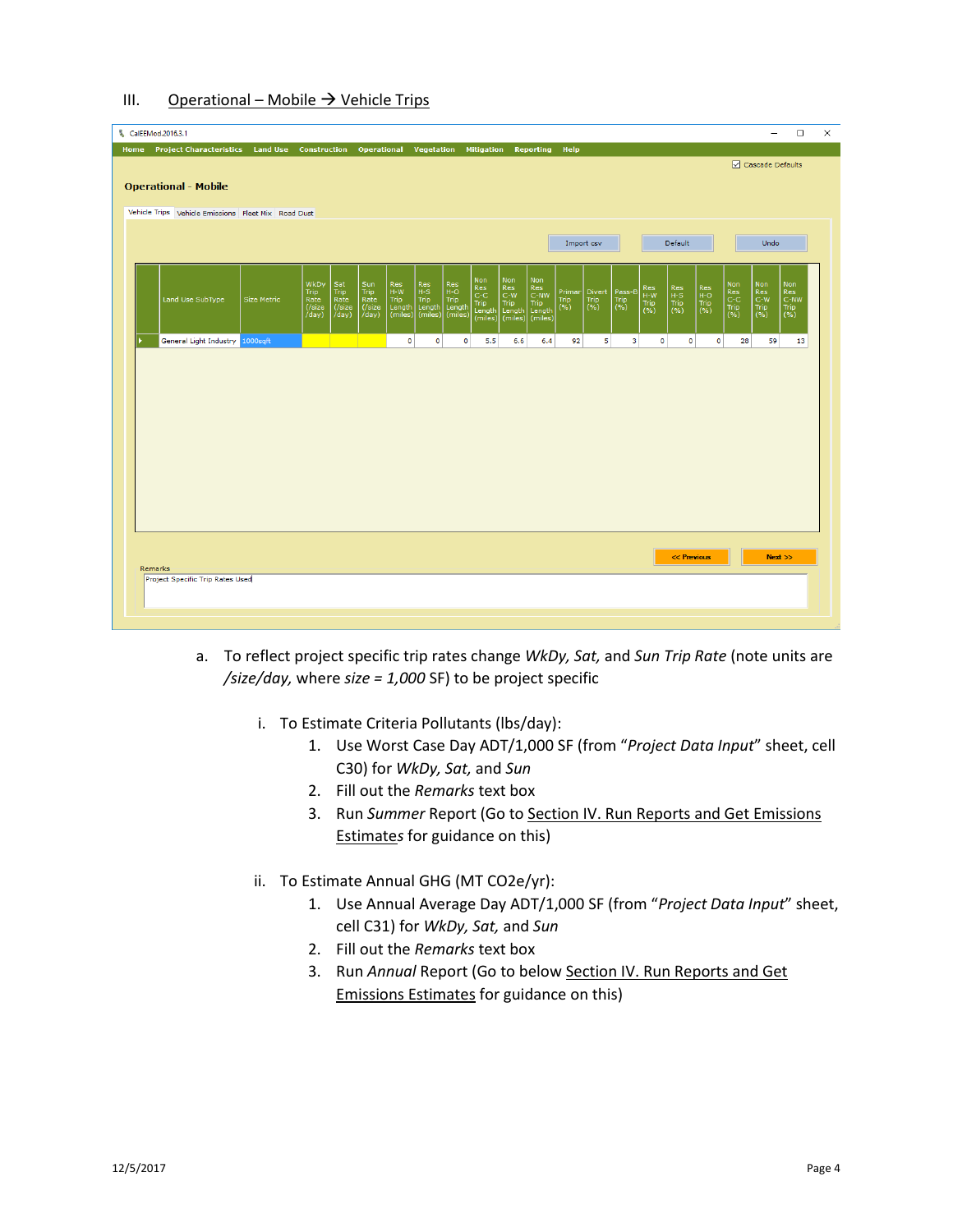#### IV. Run Reports and Get Emissions Estimates



- a. Run **both** the *Summer* and *Annual* Reports
	- i. *Summer* will use Worst Case Day Trip Rates
	- ii. *Annual* will use Annual Average Day Trip Rates
- b. Use emissions data from CalEEMod to complete the green highlighted boxes (shown below) on the "*Emissions Summary"* sheet

|                      |                                                                                       | <b>NO<sub>x</sub></b>                             | <b>PM</b> |  |  |
|----------------------|---------------------------------------------------------------------------------------|---------------------------------------------------|-----------|--|--|
|                      | (Ibs/day)                                                                             | (Ibs/day)                                         | (Ibs/day) |  |  |
| Mobile               |                                                                                       |                                                   | N/A       |  |  |
| <b>Total</b>         |                                                                                       |                                                   |           |  |  |
|                      | 0.00                                                                                  | 0                                                 |           |  |  |
| <b>Boiler</b>        | #N/A                                                                                  | #N/A                                              | #N/A      |  |  |
| <b>Diesel Engine</b> | #N/A                                                                                  | #N/A                                              | #N/A      |  |  |
|                      | #N/A                                                                                  | #N/A                                              | #N/A      |  |  |
|                      |                                                                                       |                                                   |           |  |  |
|                      |                                                                                       |                                                   |           |  |  |
|                      |                                                                                       |                                                   |           |  |  |
|                      | MT CO2e/yr                                                                            |                                                   |           |  |  |
|                      |                                                                                       |                                                   |           |  |  |
|                      | 0.00                                                                                  |                                                   |           |  |  |
| <b>Boiler</b>        |                                                                                       |                                                   |           |  |  |
| Diesel Engine        | 0.00                                                                                  |                                                   |           |  |  |
|                      | 0                                                                                     |                                                   |           |  |  |
|                      |                                                                                       |                                                   |           |  |  |
|                      | Source<br>Daily Criteria Pollutant Emissions<br>Source<br><b>Annual GHG Emissions</b> | ROG/ROC<br><b>Annual Greenhouse Gas Emissions</b> |           |  |  |

i. Use Summer Report for Daily Criteria Pollutant Emissions

- 1. See Section 2.2 Overall Operational
- 2. \*Use Mobile ROC and NOx (lbs/day) emission estimates
- 3. \*Use Total ROC, NOx, and PM10 (lbs/day) emission estimates
- ii. Use Annual Report for Annual Greenhouse Gas Emissions
	- 1. See Section 2.2 Overall Operational
	- 2. \*Use Total CO2e (MT CO2e/yr)

*\*See next page for screenshots of emissions data from CalEEMod report*